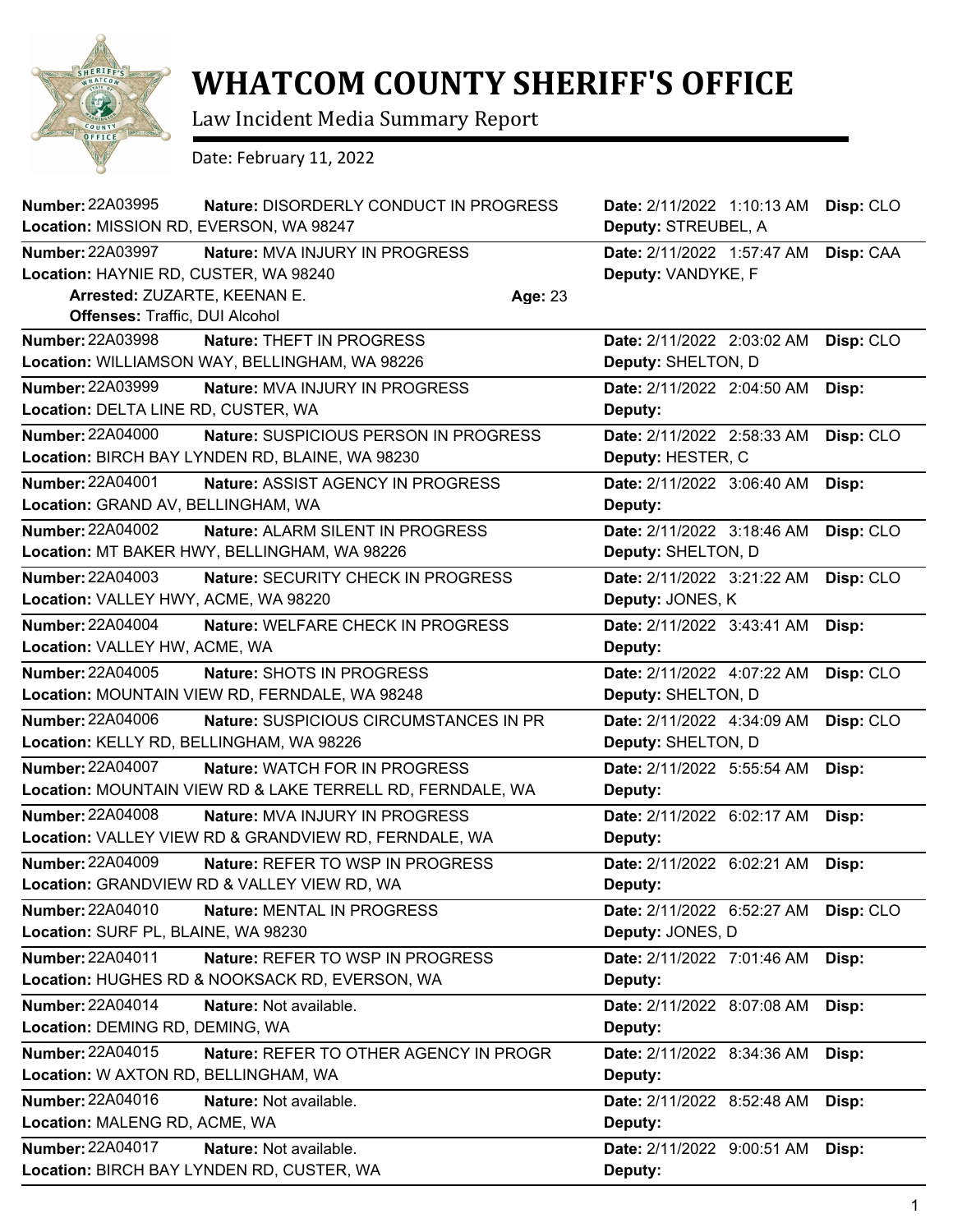| <b>Number: 22A04022</b>                   | <b>Nature: DEATH INVESTIGATION IN PROGRES</b>             | Date: 2/11/2022 9:39:27 AM            | Disp: CLO |
|-------------------------------------------|-----------------------------------------------------------|---------------------------------------|-----------|
|                                           | Location: RAVEN CRST, BELLINGHAM, WA 98226                | Deputy: SLYTER, C                     |           |
| <b>Number: 22A04025</b>                   | Nature: SUSPICIOUS PERSON IN PROGRESS                     | Date: 2/11/2022 9:48:20 AM            | Disp: CLO |
|                                           | Location: GUIDE MERIDIAN & KELLY RD, BELLINGHAM, WA 98226 | Deputy: DOUGLAS, J                    |           |
| <b>Number: 22A04027</b>                   | Nature: HAZARD IN PROGRESS                                | Date: 2/11/2022 9:50:53 AM            | Disp:     |
|                                           | Location: CANYON CREEK RD & MT BAKER HW, WA               | Deputy: VANDYKEN, B                   |           |
| <b>Number: 22A04029</b>                   | Nature: WELFARE CHECK IN PROGRESS                         | Date: 2/11/2022 10:08:49 AM Disp: CLO |           |
|                                           | Location: BIRCH BAY LYNDEN RD, LYNDEN, WA 98264           | Deputy: JONES, D                      |           |
| <b>Number: 22A04031</b>                   | Nature: MVA NON BLKING/NON INJURY IN P                    | Date: 2/11/2022 10:24:42 AM Disp: CLO |           |
| Location: SLATER RD, BELLINGHAM, WA 98226 |                                                           | Deputy: OSBORN, D                     |           |
| Number: 22A04032                          | Nature: CASE NUMBER                                       | Date: 2/11/2022 10:41:29 AM Disp:     |           |
| Location: GRAND AV, BELLINGHAM, WA        |                                                           | Deputy:                               |           |
| Number: 22A04035                          | Nature: ASSIST AGENCY IN PROGRESS                         | Date: 2/11/2022 11:35:02 AM Disp:     |           |
| Location: NORTHWEST DR, BELLINGHAM, WA    |                                                           | Deputy: NELSON, G                     |           |
| Number: 22A04036                          | Nature: MUSIC IN PROGRESS IN PROGRESS                     | Date: 2/11/2022 11:47:03 AM Disp: CLO |           |
|                                           | Location: W KING TUT RD, BELLINGHAM, WA 98226             | Deputy: JONES, D                      |           |
| <b>Number: 22A04038</b>                   | Nature: ANIMAL PROBLEM IN PROGRESS                        | Date: 2/11/2022 11:57:41 AM Disp: ACT |           |
| Location: PIONEER CT, EVERSON, WA         |                                                           | Deputy: FRANCIS, E                    |           |
| Number: 22A04039                          | Nature: HARASSMENT COLD CALL                              | Date: 2/11/2022 11:56:16 AM Disp: CLO |           |
| Location: LINDSAY RD, EVERSON, WA 98247   |                                                           | Deputy: DOUGLAS, J                    |           |
| <b>Number: 22A04041</b>                   | <b>Nature: ASSIST CITIZEN IN PROGRESS</b>                 | Date: 2/11/2022 12:11:54 PM Disp: CLO |           |
| Location: ELMWOOD DR, BLAINE, WA 98230    |                                                           | Deputy: WILSON, J                     |           |
| Number: 22A04042                          | Nature: HARASSMENT COLD CALL                              | Date: 2/11/2022 12:42:24 PM Disp: CLO |           |
| Location: BROWN RD, FERNDALE, WA 98248    |                                                           | Deputy: JONES, D                      |           |
| <b>Number: 22A04049</b>                   | Nature: DOMESTIC PHYSICAL IN PROGRESS                     | Date: 2/11/2022 2:01:54 PM            | Disp: CLO |
|                                           | Location: HOLLYWOOD AVE, BELLINGHAM, WA 98225             | Deputy: COLLINS, B                    |           |
| <b>Number: 22A04050</b>                   | Nature: TRANSPORT-POLICE IN PROGRESS                      | Date: 2/11/2022 2:15:06 PM            | Disp:     |
| Location:                                 |                                                           | Deputy:                               |           |
| <b>Number: 22A04051</b>                   | Nature: REFER TO WSP IN PROGRESS                          | Date: 2/11/2022 2:24:01 PM            | Disp:     |
| Location: NB I5 NO & MP 24, WA            |                                                           | Deputy:                               |           |
| <b>Number: 22A04056</b>                   | Nature: WHATCOMM RECORD IN PROGRESS                       | Date: 2/11/2022 2:42:08 PM            | Disp:     |
|                                           | Location: MARIETTA AV & WYNN RD, BELLINGHAM, WA           | Deputy:                               |           |
| Number: 22A04058                          | Nature: WATCH FOR IN PROGRESS                             | Date: 2/11/2022 3:13:43 PM            | Disp:     |
| Location: YEW STREET RD, BELLINGHAM, WA   |                                                           | Deputy:                               |           |
| Number: 22A04059                          | Nature: MENTAL COLD CALL                                  | Date: 2/11/2022 3:16:04 PM            | Disp:     |
| Location: SURF PL, BLAINE, WA             |                                                           | Deputy:                               |           |
| Number: 22A04060                          | Nature: WHATCOMM RECORD IN PROGRESS                       | Date: 2/11/2022 3:28:50 PM            | Disp:     |
|                                           | Location: FRIDAY CREEK RD, BELLINGHAM, WA                 | Deputy:                               |           |
| Number: 22A04061                          | Nature: MVA BLOCKING IN PROGRESS                          | Date: 2/11/2022 3:29:38 PM            | Disp: CLO |
|                                           | Location: HOFF RD & COUNTRY LN, BELLINGHAM, WA 98225      | Deputy: OSBORN, D                     |           |
| <b>Number: 22A04062</b>                   | Nature: WELFARE CHECK IN PROGRESS                         | Date: 2/11/2022 3:32:41 PM            | Disp: CLO |
| Location: SLATER RD, BELLINGHAM, WA 98226 |                                                           | Deputy: HAGGITH, J                    |           |
| Number: 22A04064                          | Nature: ALARM AUDIBLE IN PROGRESS                         | Date: 2/11/2022 3:39:52 PM            | Disp: CLO |
| Location: PORTAL WAY, FERNDALE, WA 98248  |                                                           | Deputy: WILSON, J                     |           |
| <b>Number: 22A04065</b>                   | Nature: WATCH FOR IN PROGRESS                             | Date: 2/11/2022 3:40:17 PM            | Disp:     |
|                                           | Location: NORTHWEST DR & SLATER RD, BELLINGHAM, WA        | Deputy:                               |           |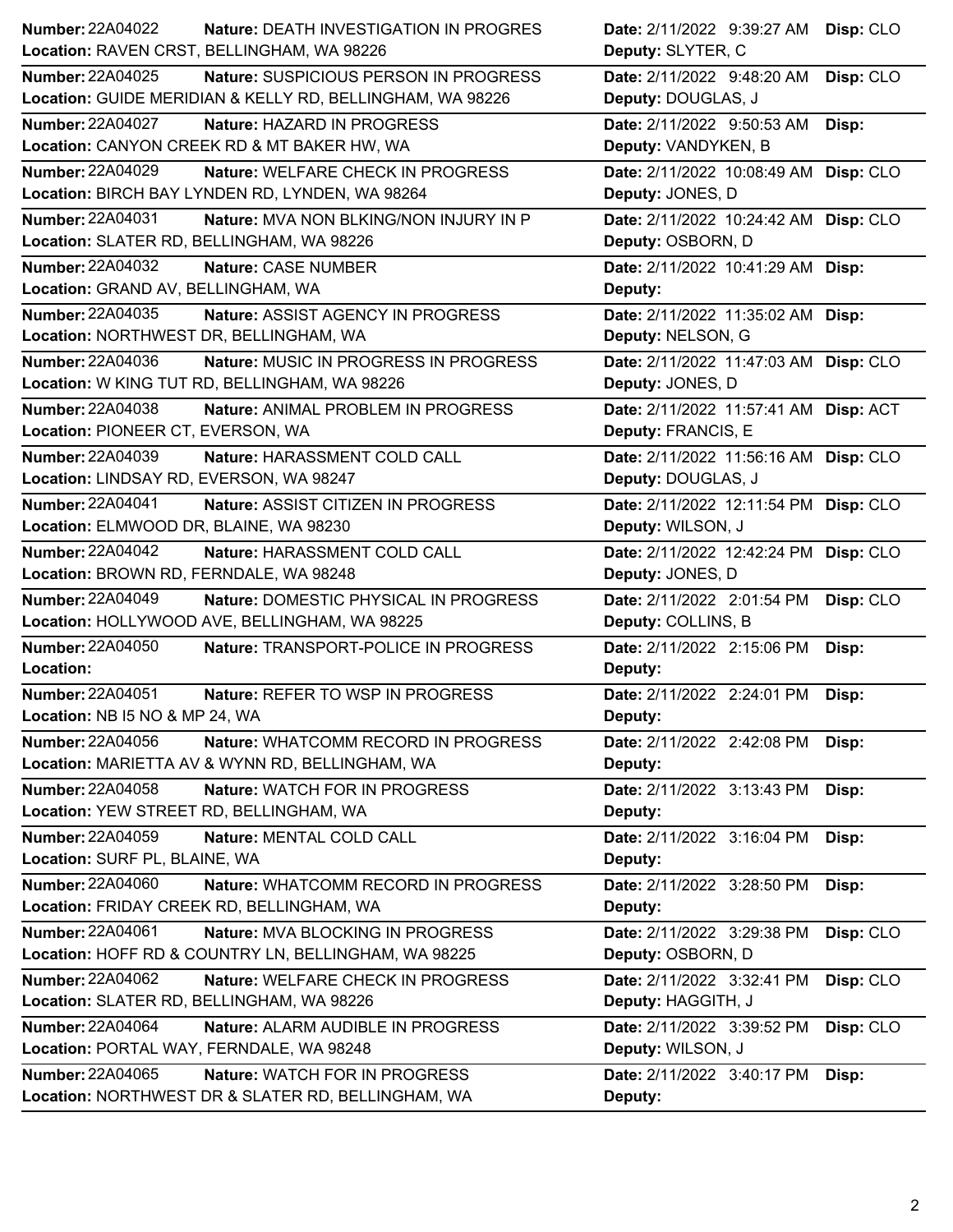| <b>Number: 22A04066</b>                                  | <b>Nature: SERVE WARRANT IN PROGRESS</b>                                            |         | Date: 2/11/2022 3:45:35 PM Disp: CAA            |           |
|----------------------------------------------------------|-------------------------------------------------------------------------------------|---------|-------------------------------------------------|-----------|
|                                                          | Location: GRAND AVE, BELLINGHAM, WA 98225                                           |         | Deputy: HEINRICH, C                             |           |
| Arrested: FLOYD, ZAYNE W.                                |                                                                                     | Age: 23 |                                                 |           |
| <b>Offenses: In From Court</b>                           |                                                                                     |         |                                                 |           |
| <b>Number: 22A04067</b>                                  | Nature: SERVE WARRANT IN PROGRESS                                                   |         | Date: 2/11/2022 3:46:02 PM                      | Disp: CAA |
|                                                          | Location: GRAND AVE, BELLINGHAM, WA 98225                                           |         | Deputy: HEINRICH, C                             |           |
| Arrested: FERNANDEZ, EDUARDO                             |                                                                                     | Age: 29 |                                                 |           |
| <b>Offenses: In From Court</b>                           |                                                                                     |         |                                                 |           |
| <b>Number: 22A04068</b>                                  | Nature: MENTAL COLD CALL                                                            |         | Date: 2/11/2022 3:45:28 PM                      | Disp:     |
| Location: SURF PL, BLAINE, WA                            |                                                                                     |         | Deputy:                                         |           |
| Number: 22A04069                                         | Nature: ASSIST AGENCY IN PROGRESS                                                   |         | Date: 2/11/2022 3:54:29 PM                      | Disp: CLO |
|                                                          | Location: DEER CREEK DR, FERNDALE, WA 98248                                         |         | Deputy: HAGGITH, J                              |           |
| <b>Number: 22A04070</b>                                  | Nature: ASSAULT SIMPLE COLD CALL                                                    |         | Date: 2/11/2022 3:59:08 PM                      | Disp: ACT |
| Location: GRANDVIEW RD, BLAINE, WA 98230                 |                                                                                     |         | Deputy: JAMES, J                                |           |
| <b>Number: 22A04071</b>                                  | Nature: FIGHT COLD CALL                                                             |         | Date: 2/11/2022 4:04:13 PM                      | Disp: CAA |
|                                                          | Location: GRAND AVE, BELLINGHAM, WA 98225                                           |         | Deputy: MELLEMA, S                              |           |
| Arrested: SINGH, NAVJOT                                  |                                                                                     | Age: 26 |                                                 |           |
| <b>Offenses: Assault 4th</b>                             |                                                                                     |         |                                                 |           |
| <b>Number: 22A04073</b><br>Location: DORY CT, BLAINE, WA | Nature: DOMESTIC ORDER VIOL COLD CALL                                               |         | Date: 2/11/2022 4:15:10 PM<br>Deputy: ALLEN, J  | Disp:     |
| <b>Number: 22A04074</b>                                  | Nature: MUSIC IN PROGRESS IN PROGRESS                                               |         | Date: 2/11/2022 4:20:04 PM                      | Disp:     |
| Location: HOLEMAN AV, BLAINE, WA                         |                                                                                     |         | Deputy: WILSON, J                               |           |
| <b>Number: 22A04075</b>                                  | Nature: WATCH FOR IN PROGRESS                                                       |         | Date: 2/11/2022 4:24:59 PM                      | Disp: CLO |
|                                                          | Location: HANNEGAN RD & E POLE RD, LYNDEN, WA 98264                                 |         | Deputy: OSBORN, D                               |           |
| <b>Number: 22A04076</b>                                  | Nature: VEHICLE PROWL COLD CALL                                                     |         | Date: 2/11/2022 4:17:49 PM                      | Disp: CLO |
| Location: DEMING RD, DEMING, WA 98244                    |                                                                                     |         | Deputy: BOYD, M                                 |           |
| <b>Number: 22A04077</b>                                  | Nature: SEARCH AND RESCUE IN PROGRESS                                               |         | Date: 2/11/2022 4:34:28 PM                      | Disp:     |
| Location: MT BAKER HW, DEMING, WA                        |                                                                                     |         | Deputy: VANDYKEN, B                             |           |
| <b>Number: 22A04078</b>                                  | Nature: IMPOUND PRIVATE IN PROGRESS                                                 |         | Date: 2/11/2022 4:41:22 PM                      | Disp:     |
| Location: CALIFORNIA TR, BLAINE, WA                      |                                                                                     |         | Deputy:                                         |           |
| <b>Number: 22A04079</b>                                  | Nature: WATCH FOR IN PROGRESS                                                       |         | Date: 2/11/2022 4:43:38 PM Disp: CLO            |           |
|                                                          | Location: ENTERPRISE RD & GRANDVIEW RD, FERNDALE, WA 98248                          |         | Deputy: ASSINK, G                               |           |
| <b>Number: 22A04080</b>                                  | Nature: ALARM AUDIBLE IN PROGRESS                                                   |         | Date: 2/11/2022 4:52:37 PM                      | Disp: CLO |
| Location: W KING TUT RD, LYNDEN, WA 98264                |                                                                                     |         | Deputy: JAMES, J                                |           |
| <b>Number: 22A04082</b>                                  | Nature: MENTAL COLD CALL                                                            |         | Date: 2/11/2022 5:06:55 PM                      | Disp: CLO |
| Location: LOFT LN, BLAINE, WA 98230                      |                                                                                     |         | Deputy: WILSON, J                               |           |
| Number: 22A04084                                         | Nature: ALARM AUDIBLE IN PROGRESS                                                   |         | Date: 2/11/2022 5:21:26 PM                      | Disp:     |
|                                                          | Location: NORTHSHORE RD, BELLINGHAM, WA                                             |         | Deputy:                                         |           |
| <b>Number: 22A04085</b>                                  | Nature: WATCH FOR IN PROGRESS                                                       |         | Date: 2/11/2022 5:28:43 PM                      | Disp:     |
| Location: LAKE LOUISE RD, BELLINGHAM, WA                 |                                                                                     |         | Deputy:                                         |           |
| Number: 22A04086                                         | Nature: SEX OFFENDER REGISTRATION                                                   |         | Date: 2/11/2022 5:32:02 PM                      | Disp: CLO |
|                                                          | Location: N TELEGRAPH RD, EVERSON, WA 98247                                         |         | Deputy: JAMES, J                                |           |
| Number: 22A04087                                         | Nature: REFER TO OTHER AGENCY IN PROGR                                              |         | Date: 2/11/2022 5:36:28 PM                      | Disp:     |
|                                                          | Location: COUNTRY LN & MARINE DR, BELLINGHAM, WA                                    |         | Deputy:                                         |           |
| <b>Number: 22A04088</b>                                  | Nature: FOLLOW UP                                                                   |         |                                                 |           |
|                                                          | Location: NEPTUNE CIR, FERNDALE, WA 98248                                           |         | Date: 2/11/2022 5:48:32 PM<br>Deputy: ASSINK, G | Disp: CLO |
| Number: 22A04089                                         |                                                                                     |         |                                                 |           |
|                                                          | Nature: SUICIDAL SUBJECT IN PROGRESS<br>Location: E WISER LAKE RD, LYNDEN, WA 98264 |         | Date: 2/11/2022 5:49:30 PM                      | Disp: CLO |
|                                                          |                                                                                     |         | Deputy: JAMES, J                                |           |
| Number: 22A04090                                         | Nature: WHATCOMM RECORD IN PROGRESS                                                 |         | Date: 2/11/2022 5:53:16 PM                      | Disp:     |
| Location: BLUEBELL CT, MAPLE FALLS, WA                   |                                                                                     |         | Deputy:                                         |           |